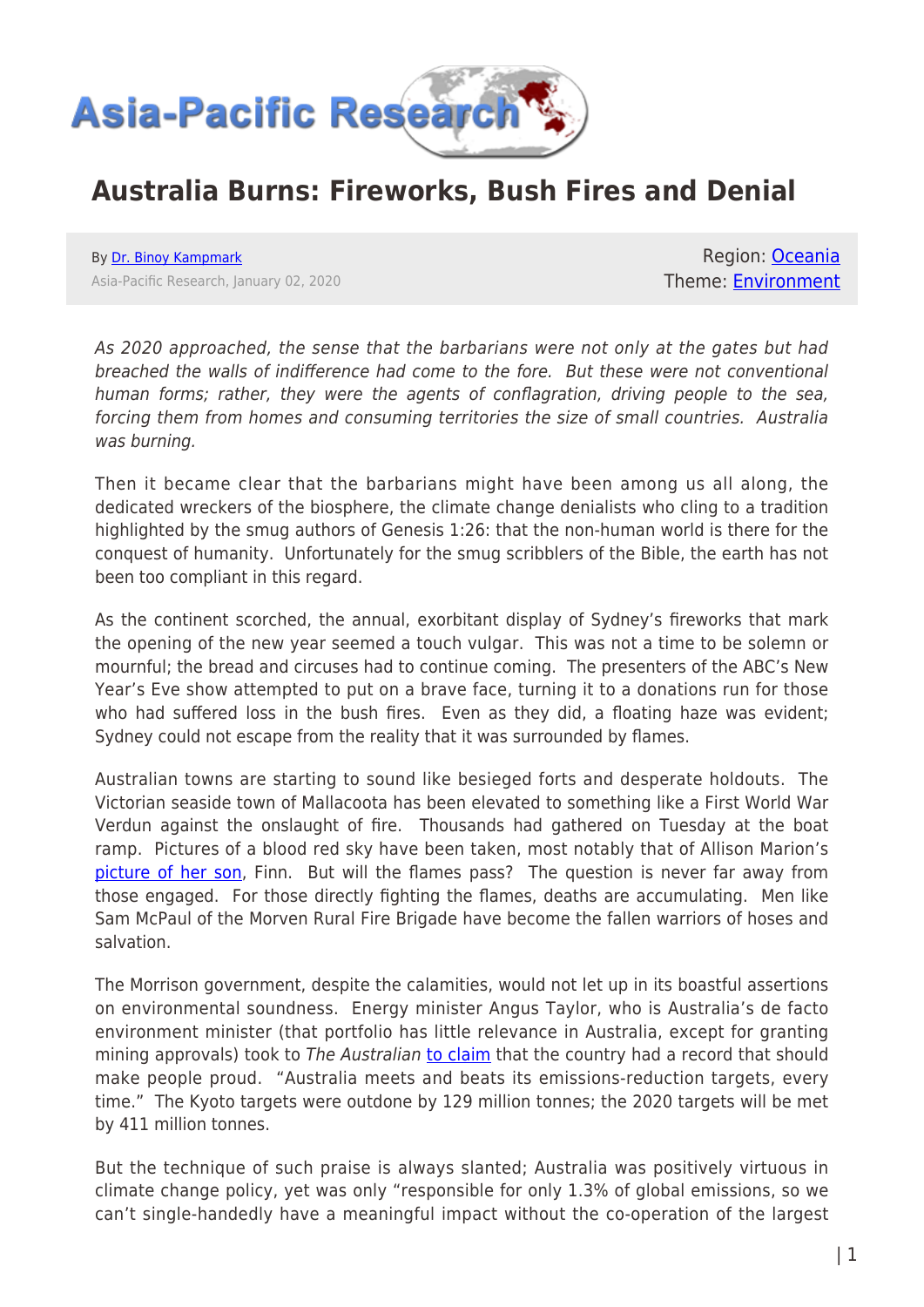emitters such as China and the US."

Australia had been fighting climate change as dedicated troopers against the odds. Pity that the odds were themselves compounded by his government's own scepticism at the very idea that disastrous burning events might be an effect of climate change. Selective accounting is the panacea sought in this regard, and Taylor does so by picking figures that exclude, for instance, emissions from the fossil fuels Australia digs and exports. Like an arms exporter with an amoral compass and a mind for the selective, the claim here is that Australia cannot be responsible for what others do with the earth's loot, despite actually providing them in the first place.

Those actually versed with export and production figures tend to raise their eyebrows when Taylor takes to the podium of praise. Frank Jotzo, director of the Centre for Climate and Energy Policy at the ANU Crawford School of Public Policy, [was politely damning.](https://www.theguardian.com/australia-news/2019/dec/31/fact-checking-angus-taylor-does-australia-have-a-climate-change-record-to-be-proud-of) "I would characterise [Taylor's article] as a selective use of statistics that make Australia's emissions trajectory look good, when in reality it does not look good at all."

A [study](https://climateanalytics.org/publications/2019/evaluating-the-significance-of-australias-global-fossil-fuel-carbon-footprint/) by Climate Analytics published in July 2019 does much to shred the Taylor worldview in this regard. As the authors [note](https://climateanalytics.org/media/australia_carbon_footprint_report_july2019.pdf) with severity, "Australia is the world's largest coal (thermal + metallurgical) exporter, accounting for 29% of traded coal globally in 2016 and will soon be the world's largest natural gas (LNG) exporter. As a consequence, Australia's global carbon footprint is very significant, with exported fossil fuel emissions currently representing around 3.6% of global emissions."

Hardly insignificant, and even more damnable considering that Australia is in the big league when it comes to per capita em[is](https://climateanalytics.org/media/australia_carbon_footprint_report_july2019.pdf)sions of carbon, including exports. China, for instance, is [surpassed](https://climateanalytics.org/media/australia_carbon_footprint_report_july2019.pdf) by a factor of 9; the US by 4, India by 37.

The prime minister is proving unconvincing in his efforts to fight the storm. A [tweeted](https://twitter.com/ScottMorrisonMP/status/1211847114726068229) [statement](https://twitter.com/ScottMorrisonMP/status/1211847114726068229) from Scott Morrison gave the impression that this was merely another housekeeping exercise to complete, the fires manageable interruptions to the perfect Australian life. "Federal Government, especially our Defence Forces, are working together with the Victorian Government to respond to Victorian bushfires. VIC CFA are leading the response." He noted how both he and the Victorian premier had been in "regular contact" admitting that, "Reports of persons unaccounted for are very distressing."

His new year address sank like an unprized lead balloon. He **conceded** that 2019 had not been without difficulties. "But the one thing we an always celebrate in Australia is that we live in the most amazing country on earth and the wonderful Aussie spirit that means we always overcome whatever challenges that we face that we always look optimistically into your future." Australia remained exemplary as a "place to raise kids". The disasters, on the other hand, have not been singular. "Whatever our trials, whatever disasters have befallen us, we have never succumbed to panic." A true man of advertising, to the last.

\*

Note to readers: please click the share buttons above or below. Forward this article to your email lists. Crosspost on your blog site, internet forums. etc.

*Dr. Binoy Kampmark* was a Commonwealth Scholar at Selwyn College, Cambridge. He lectures at RMIT University, Melbourne. He is a frequent contributor to Global Research and